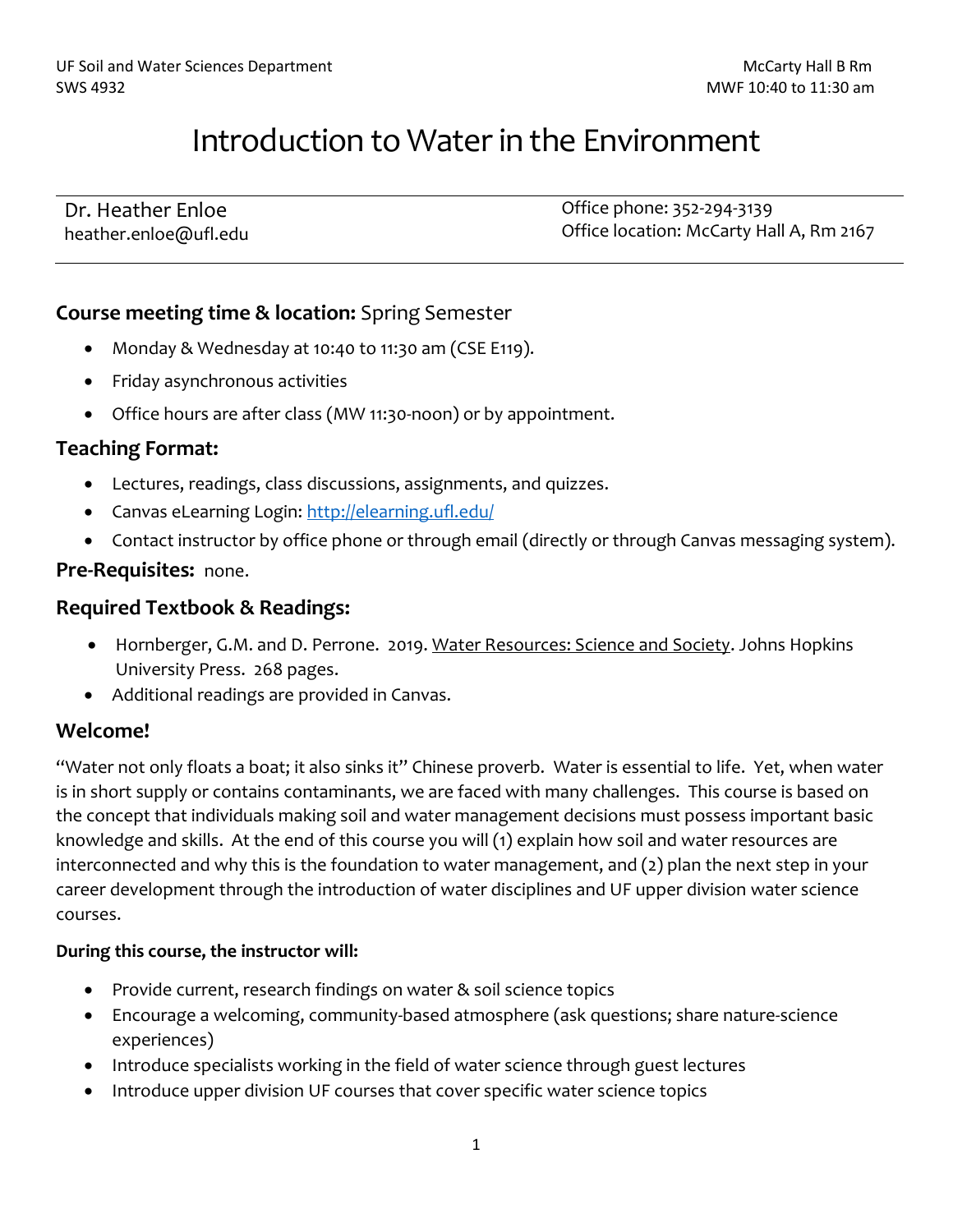#### **UF Course Description**

Introduce water quantity/quality concepts and their connection to soil and water management. Case studies are emphasized to reinforce concepts and connect research to solutions. Utilize online sources of water and soil data. Identify skillsets and subsequent UF coursework in water and/or soil science that complement your career goals.

#### **Course Snapshot by Month**

| Month    | <b>Module Topic</b>                              | <b>Assessment Type</b> |
|----------|--------------------------------------------------|------------------------|
| January  | 1. Introduction                                  | • Assignments 1-3      |
|          | 2. Water Resources                               | $\bullet$ Quiz 1       |
| February | 3. Water Use                                     | • Assignments 4-6      |
|          |                                                  | · Quiz 2 & Midterm     |
| March    | 4. Water Quality Parameters for Water            | • Assignments 7-8      |
|          | Management                                       | $\bullet$ Quiz 3       |
| April    | 5. Factors that Impact Water Quality: Soil, Land | • Assignments 9-10     |
|          | Use, Policy & Time                               | • Quiz 4 & Final       |

# **Grading Structure & Scale**

| <b>Assessment Type</b>            | Point<br>Value | <b>Final</b><br>Grade | <b>Scale</b> |                |   |                |  |  |
|-----------------------------------|----------------|-----------------------|--------------|----------------|---|----------------|--|--|
| Assignments 1-10 (15-20 pts each) | 160            | 32%                   | A            | $90.0 - 100\%$ |   |                |  |  |
| Midterm & Final (70 pts each)     | 140            | 28%                   | B+           | $87.0 - 89.9%$ | B | $80.0 - 86.9%$ |  |  |
| Quiz $1-4$ (25 pts each)          | 100            | 20%                   | C+           | $77.0 - 79.9%$ |   | $70.0 - 76.9%$ |  |  |
| Lecture Questions                 | 75             | 15%                   | D+           | $67.0 - 69.9%$ | D | $60.0 - 66.9%$ |  |  |
| Syllabus & knowledge assessments  | 25             | 5%                    |              |                | Ε | <60%           |  |  |
| Total                             | 500            | 100%                  |              |                |   |                |  |  |

 $\checkmark$  Rubrics will be provided in Canvas with graded activities.

✓ Current UF grading policy for assigning grade point averages can be found here: <https://catalog.ufl.edu/UGRD/academic-regulations/grades-grading-policies/>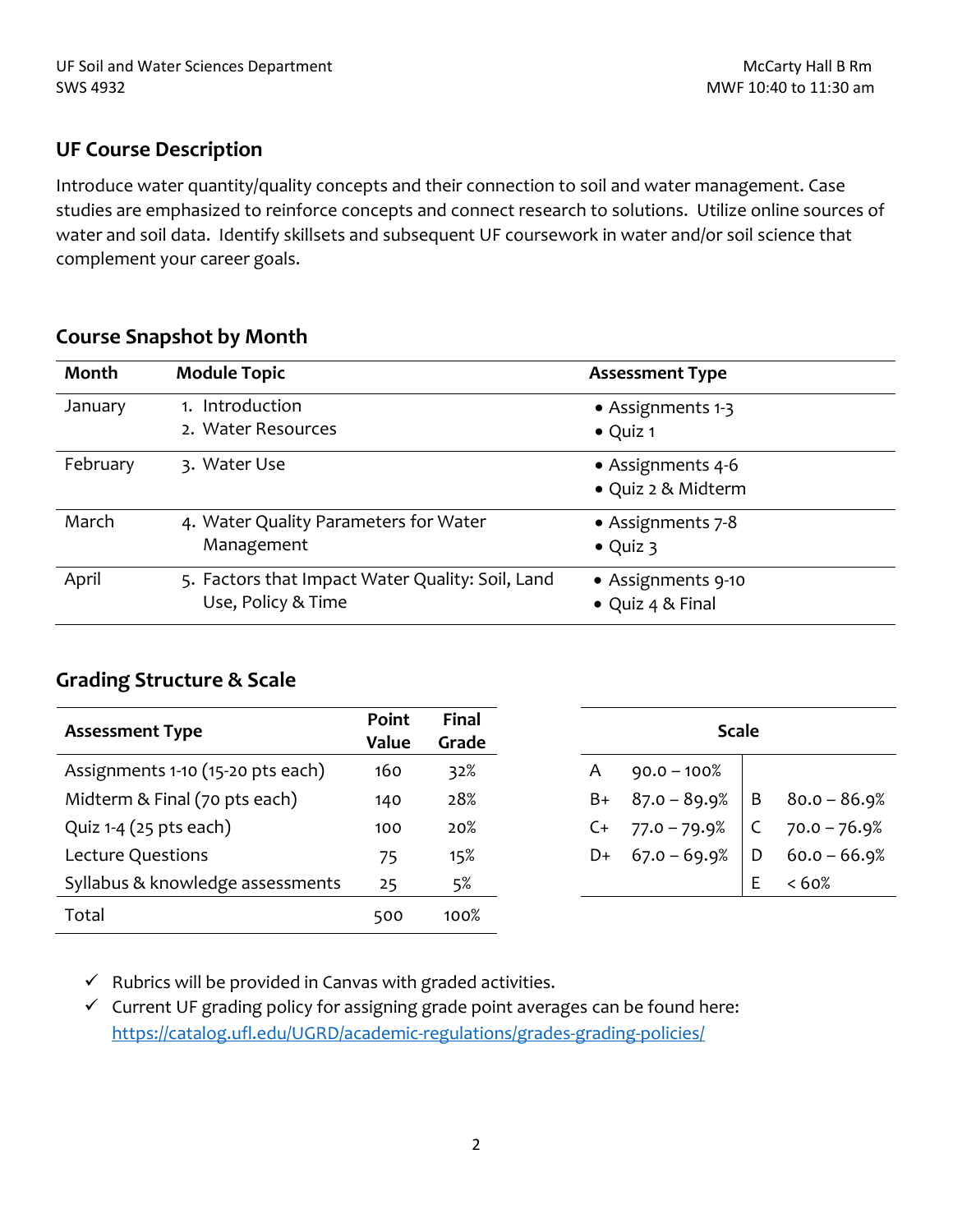#### **Assessment Grading Overview**

- 1. Ten (10) assignments involve finding and interpreting information from online resources. Assignment are turned into Canvas. Late homework assignments are subject to a 1 point penalty per day the homework is past the due date.
- 2. Four (4) Quizzes that prepare you for the midterm and final. The quizzes are open book, timed and offered in Canvas to be taken outside of scheduled lecture times. A quiz can be taken up to two times over a three-day period. Each quiz will consist of multiple choice and fill in the blank questions.
- 3. Midterm and Final exams are closed book and offered during scheduled class times. Both include multiple choice, fill in the blank, and short answer questions. Questions from the quizzes are also included. The final is cumulative, with an emphasis on material presented since the midterm.
- 4. Lecture Questions will be provided prior to the commencement of each lecture (Week 2-15). These questions are answered during lecture and turned in at the end of the class period. Attendance is required for days when guest lectures are scheduled (see topic schedule). Students may miss six lecture question assignments without penalty.
- 5. Syllabus and Knowledge Assessments are closed book assessments in Canvas. Their main purpose is to guide communication between student and instructor at the beginning and the middle of the semester.

# **Attendance and Late Policy**

Late submission of assignments and assessments can be approved by instructor in advance and may be subject to a grade penalty. Requirements for class attendance and make-up quizzes, exams, assignments, and other work in this course are consistent with university policies that can be found at: <https://catalog.ufl.edu/UGRD/academic-regulations/attendance-policies/>

# **Online Course Evaluation Process**

Student assessment of instruction is an important part of efforts to improve teaching and learning. At the end of the semester, students are expected to provide feedback on the quality of instruction in this course using a standard set of university and college criteria. Students are expected to provide professional and respectful feedback on the quality of instruction in this course by completing course evaluations online via GatorEvals. Guidance on how to give feedback in a professional and respectful manner is available at: [https://gatorevals.aa.ufl.edu/students/.](https://gatorevals.aa.ufl.edu/students/) Students will be notified when the evaluation period opens and can complete evaluations through the email they receive from GatorEvals, in their Canvas course menu under GatorEvals, or via [https://ufl.bluera.com/ufl/.](https://ufl.bluera.com/ufl/) Summaries of course evaluation results are available to students at:<https://gatorevals.aa.ufl.edu/public-results/>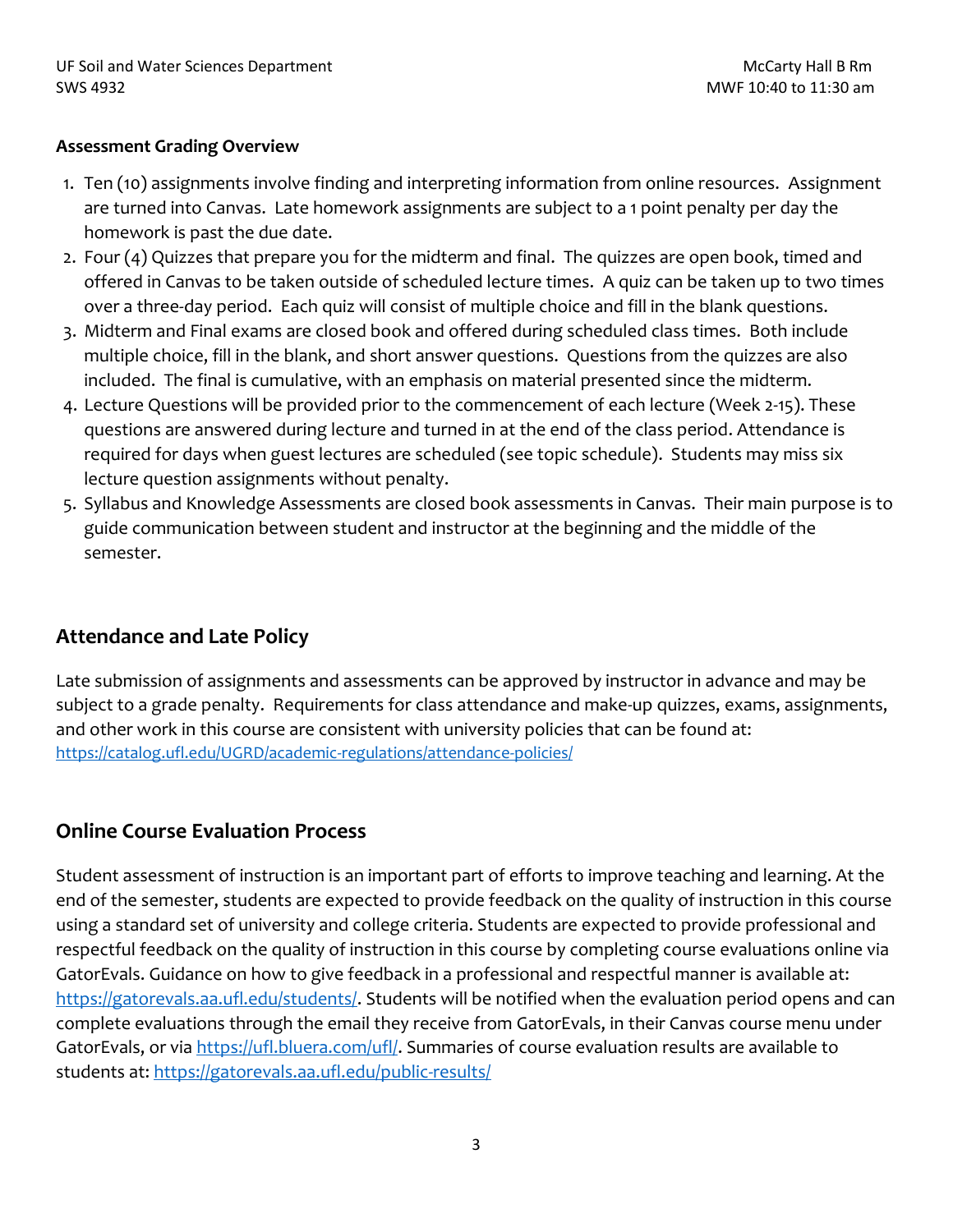# **Course Outline**

Assignments & Quizzes are turned-in to Canvas by Friday 5 pm. Chapter readings are from required textbook. Additional required readings are provided through Canvas.

|                 |                         | <b>Topics by Week</b>          |                                                          | <b>Weekly To-Do</b>                             |
|-----------------|-------------------------|--------------------------------|----------------------------------------------------------|-------------------------------------------------|
|                 | $\mathbf{1}$            | Week of Jan 11                 | i. Introduction; Visualizing the<br>water cycle          | Read Chapter 1 & 2<br>NASA video: GRACE mission |
|                 |                         | Hydrological Cycle             | ii. Soil & the hydrological cycle                        |                                                 |
| Introduction    |                         |                                | iii. Water fluxes and sea level                          |                                                 |
|                 |                         |                                | change                                                   | Prior Knowledge Assessment 1                    |
|                 | $\overline{2}$          | Week of Jan 18                 | i. Monday (no class, Holiday)<br>ii. Ice & Snow          | Read Chapter 3<br>NSIDC reading: the cryosphere |
|                 |                         | <b>Surface Water Resources</b> | iii. Lotic & Lentic Systems: rivers to                   |                                                 |
|                 |                         |                                | watersheds and lake trophic                              |                                                 |
|                 |                         |                                | state                                                    | Assignment 1                                    |
|                 | $\overline{\mathbf{3}}$ | Week of Jan 25                 | i. Salinity                                              | Read Chapter 4                                  |
|                 |                         |                                | ii. Groundwater as a source of                           |                                                 |
|                 |                         | <b>Surface Water Resources</b> | water to ecosystems                                      | USGS reading: groundwater                       |
|                 |                         | Groundwater Resources          | iii. Ecological vs jurisdictional                        | EPA reading: stream types                       |
|                 |                         |                                | waters: ephemeral/                                       |                                                 |
|                 |                         |                                | intermittent/perennial streams<br>& the Clean Water Act  |                                                 |
| Water Resources |                         | Week of Feb 1                  | i.<br>Soil & soil quality                                | Assignment 2                                    |
|                 | $\overline{\mathbf{4}}$ |                                | ii. Water, soil formation &                              |                                                 |
|                 |                         | Groundwater Resources          | ecosystem services                                       |                                                 |
|                 |                         | Soil Water Resources           | iii. Saline soils and saline                             | Quiz 1                                          |
|                 |                         |                                | groundwater                                              | Assignment 3                                    |
|                 | 5                       | Week of Feb 8                  | i. Soil properties, plant available                      | Read sections of Chapter 5, 6,                  |
|                 |                         |                                | water & drought prediction                               | & 7 (see Canvas for specific                    |
|                 |                         | Soil Water Resources           | ii. Soil, infiltration & stream flow:                    | page numbers)                                   |
|                 |                         |                                | stormwater case study<br>iii. When soil water is frozen: |                                                 |
|                 |                         |                                | permafrost case studies                                  | Assignment 4                                    |
|                 | 6                       | Week of Feb 15                 | i. Water use & water consumption,                        | Read Chapter 8 & 11                             |
|                 |                         |                                | ii. Factors impacting water use                          |                                                 |
|                 |                         | Water Use                      | iii. Groundwater depletion                               | Assignment 5                                    |
|                 | $\prime$                | Week of Feb 22                 | i. Minimum Flows & Levels (guest                         | Read Chapter 13                                 |
|                 |                         |                                | lecture)                                                 |                                                 |
|                 |                         | <b>Environmental Water Use</b> | ii. Solutions, Part 1                                    | Quiz 2                                          |
| Water Use       |                         |                                | iii. Solutions, Part 2                                   | Assignment 6                                    |
|                 | 8                       | Week of Mar 1                  | <b>Solutions: Case studies</b><br>i.                     |                                                 |
|                 |                         | <b>Environmental Water Use</b> | ii. Wrap-up & Review<br>iii. Midterm                     | Midterm Friday                                  |
|                 |                         |                                |                                                          | (Week 1-8)                                      |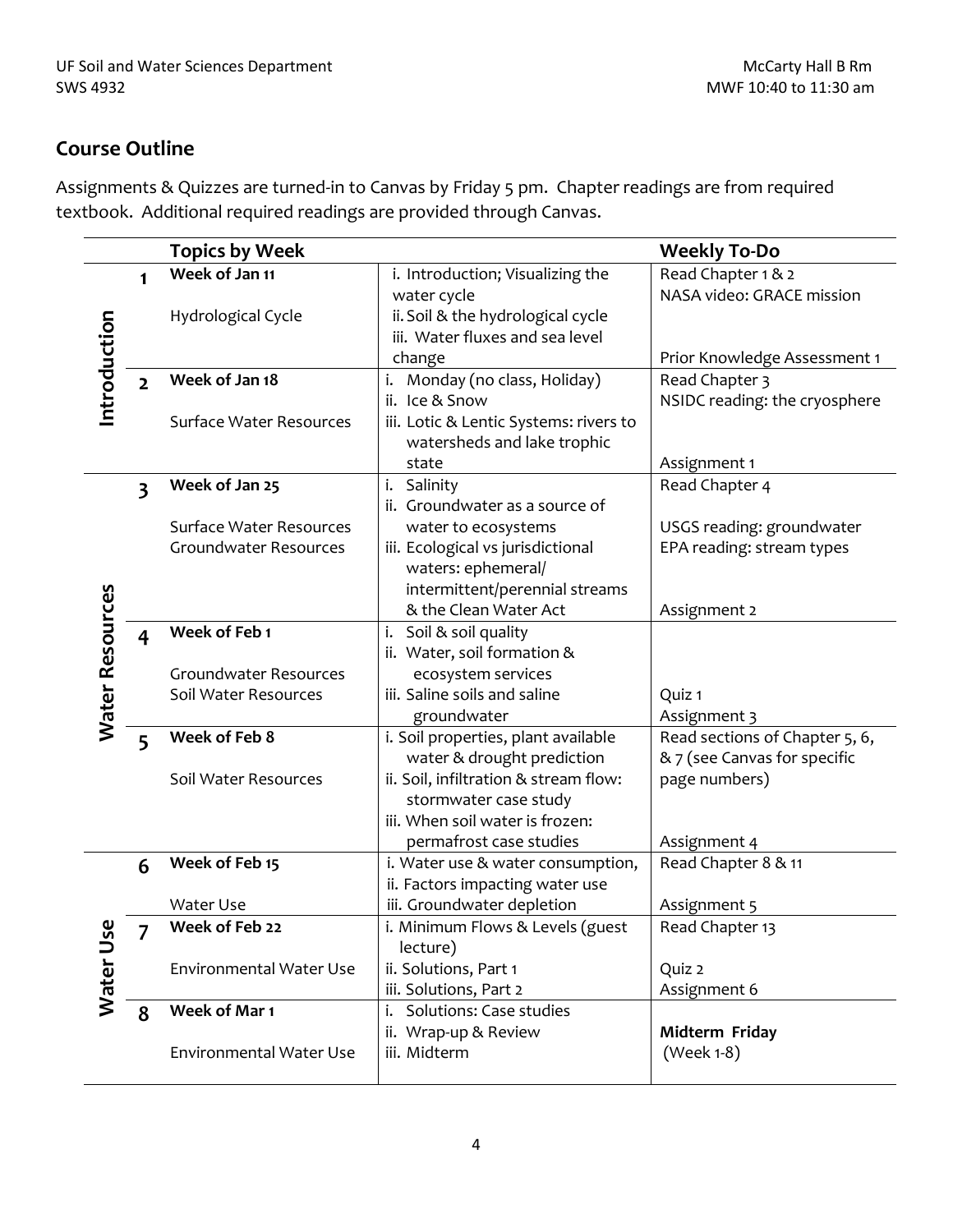|                 |    | <b>Topics by Week</b>                                                                 |                                                                                                                                                                                              | <b>Weekly To-Do</b>                                                                                                         |
|-----------------|----|---------------------------------------------------------------------------------------|----------------------------------------------------------------------------------------------------------------------------------------------------------------------------------------------|-----------------------------------------------------------------------------------------------------------------------------|
|                 | 9  | Week of Mar 8<br>Introduction to Water<br>Quality                                     | i. Water quality & reference state<br>ii. Dissolved oxygen &<br>temperature<br>iii. Alkalinity & pH, part 1<br>iv. Alkalinity & pH, part 2                                                   | Read Chapter 12<br>Read UF Lakewatch "A<br>beginners guide to water<br>management-the ABCs"<br>Prior Knowledge Assessment 2 |
| Water Quality   | 10 | Week of Mar 15<br>Freshwater topics                                                   | i. Limiting factors to primary<br>productivity<br>ii. Allothoconous and<br>autothconthous sources of<br>energy/carbon<br>iii. Biological oxygen demand                                       | Fondriest Environmental<br>Learning Center website<br>readings: environmental<br>monitoring<br>Assignment 7                 |
|                 | 11 | Week of Mar 22<br>Eutrophication                                                      | i. Eutrophication: causes &<br>impacts<br>ii. Limiting nutrients to primary<br>productivity in lakes<br>iii. Catch-up day                                                                    | Watch the recorded seminar,<br>Dr. Hans Paerl<br>Quiz 3<br>Assignment 8                                                     |
|                 | 12 | Week of Mar 29<br>Impaired surface waters                                             | i. US EPA sources & causes of<br>water quality impairment<br>ii. UF CAIP Intro to Invasive<br>Aquatic Plants (guest lecture)<br>iii. Emerging contaminants:<br>microplastics (guest lecture) | No readings or videos                                                                                                       |
| ivers of Change | 13 | Week of Apr 5<br>Soil, land use & water                                               | i. Soil properties, soil quality &<br>water quality<br>ii. Land use & water quality<br>iii. Soil, best management<br>practices, & water quality: case<br>studies                             | TED Talk: Water 4.0                                                                                                         |
| ه               | 14 | Week of Apr 12<br>Water quality over time                                             | i. Impact of The Clean Water Act<br>ii. Impact of land use change on<br>water quality/quantity case<br>studies<br>iii. Eutrophication case study                                             | Watch a recorded seminar: Dr.<br>Peter Groffman<br>Quiz 4<br>Assignment 9 & 10                                              |
|                 | 15 | Week of Apr 19<br>Rotating topics on Best<br>Management Practices /<br>guest lectures | i. UF/IFAS Connecting water<br>quality to water use in the urban<br>landscape (guest lecture)<br>ii. Review & wrap-up                                                                        | No Readings                                                                                                                 |
|                 | 16 | <b>Finals Week</b>                                                                    | Final Exam                                                                                                                                                                                   | Date & Time TBD                                                                                                             |

**Disclaimer:** As we go through the semester, specific topics and activities on the syllabus may change. Such changes will be communicated clearly and in advance.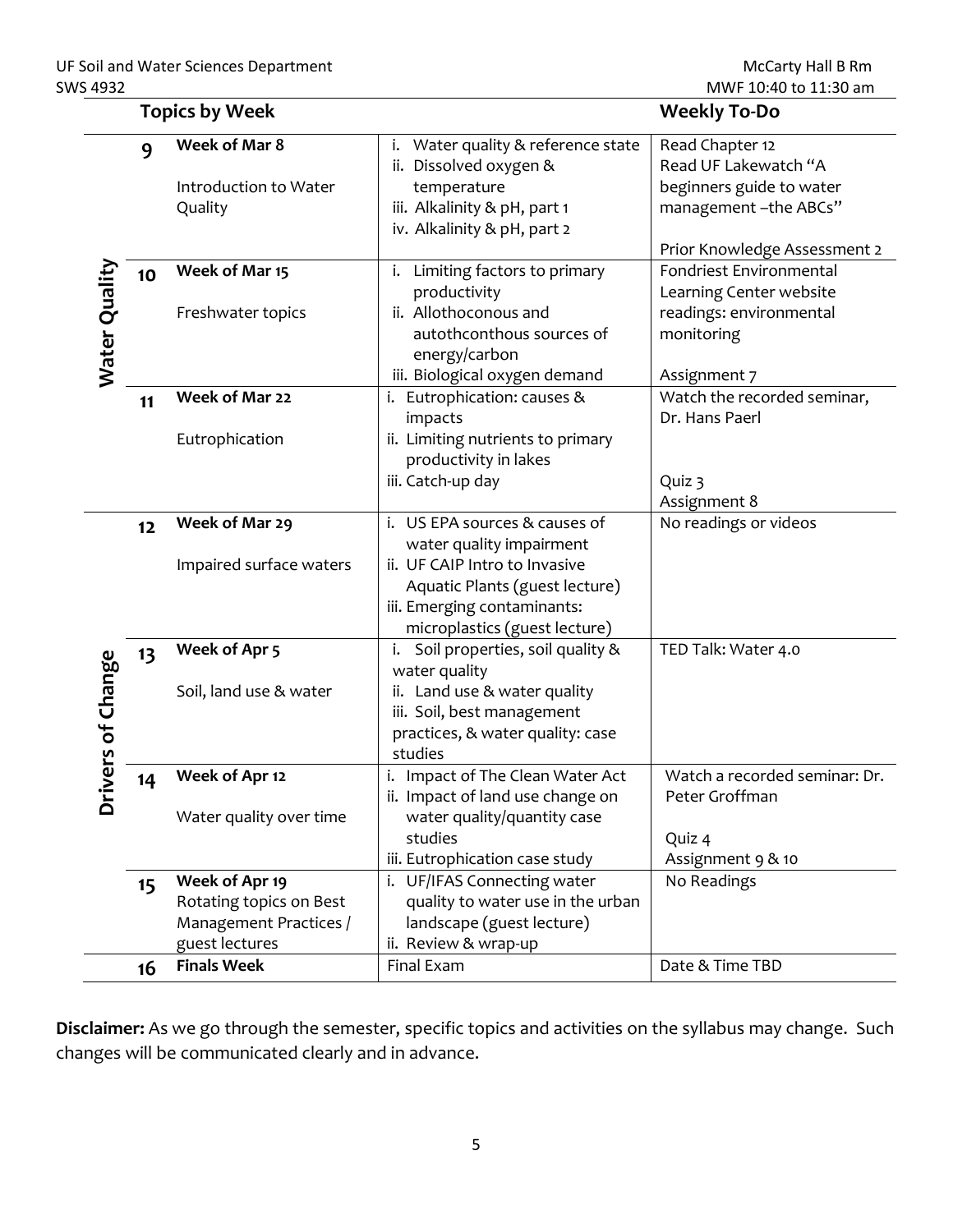# **Course Learning Objectives**

After successfully completing the course, students will be able to:

| Content         | 1.  | Define key terminology in water resources and discuss variations in definitions of<br>the same term                                                              |
|-----------------|-----|------------------------------------------------------------------------------------------------------------------------------------------------------------------|
|                 | 2.  | Illustrate the role of soil in the hydrologic cycle                                                                                                              |
|                 | 3.  | Relate soil properties and land use/land cover to water availability on a local to<br>watershed scale                                                            |
|                 | 4.  | Specify the key water parameters used to measure water quality and explain their<br>importance to water management                                               |
|                 | 5.  | Identify processes that occur in soil that influence the delivery of high-quality<br>water to streams                                                            |
| Critical        | 6.  | Evaluate water use in relation to human needs and natural ecosystem function                                                                                     |
| <b>Thinking</b> | 7.  | Differentiate the natural and anthropogenic factors that impact the water quality<br>of surface water bodies, with an emphasis on non-point sources of nutrients |
|                 | 8.  | Propose a new focus area in water resource solutions according to the land-grant<br>university mission and the current efforts of UF/IFAS Extension              |
|                 | 9.  | Design a personalized curriculum plan using upper-division UF water science<br>courses for a specific discipline and/or career objective                         |
| Communication   |     | 10. Interpret and analyze written text, graphs, data tables, oral messages and<br>multimedia presentations used in water resources                               |
|                 | 11. | Reflect on course materials and pre- and post-assessments through writing short<br>essays                                                                        |

#### **Course Learning Objectives & Assessments**

|                |         | $SLO$ (#) by Topic Category |                 |   |     |   |         |   |                      |   |    |    |  |  |
|----------------|---------|-----------------------------|-----------------|---|-----|---|---------|---|----------------------|---|----|----|--|--|
| Exams/Quizzes  |         | Water Use &                 |                 |   |     |   | Water   |   | <b>Water Science</b> |   |    |    |  |  |
|                |         | <b>Resources</b>            |                 |   |     |   | Quality |   | <b>Applications</b>  |   |    |    |  |  |
|                |         | 1                           | $\overline{2}$  | 3 | 6   | 4 | 5       | 7 | 8                    | 9 | 10 | 11 |  |  |
| 1              | Quiz    | X                           | X               |   |     |   |         |   |                      |   |    |    |  |  |
| $\overline{2}$ | Quiz    |                             | $X$ $X$ $X$ $X$ |   |     |   |         |   |                      |   |    |    |  |  |
| 3              | Quiz    |                             |                 |   |     | X |         | X |                      |   |    |    |  |  |
| 4              | Quiz    |                             |                 |   |     |   | X       | X |                      |   |    |    |  |  |
|                | Midterm | $\mathsf{X}$                | X X             |   | - X |   |         |   |                      |   | X  |    |  |  |
|                | Final   | X                           |                 |   |     | X | X       | X | X                    |   | X  |    |  |  |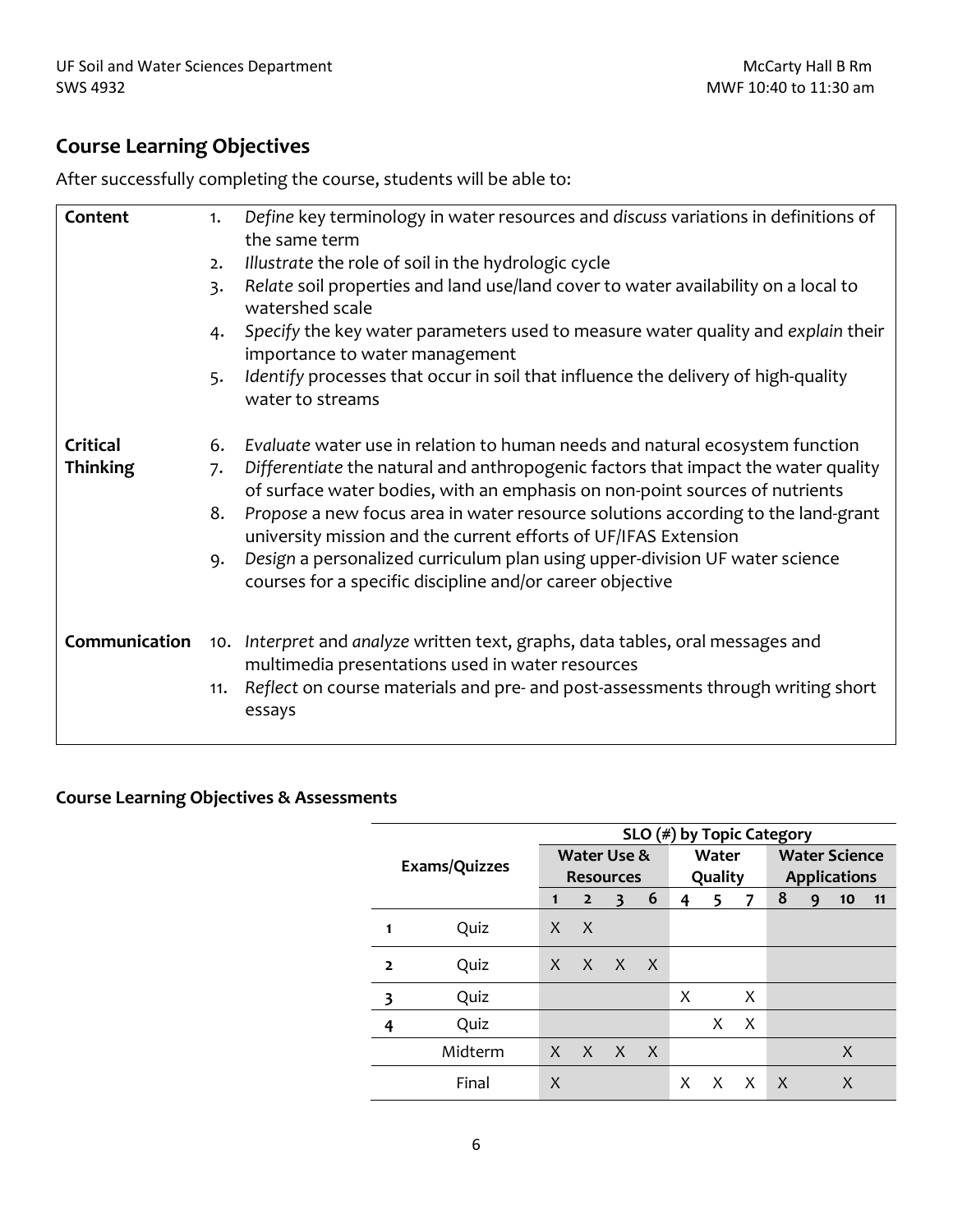|                |                                                                                                                    | $SLO$ (#) by Topic Category |                |                        |              |         |       |   |                      |   |    |              |  |
|----------------|--------------------------------------------------------------------------------------------------------------------|-----------------------------|----------------|------------------------|--------------|---------|-------|---|----------------------|---|----|--------------|--|
|                |                                                                                                                    |                             |                | <b>Water Use &amp;</b> |              |         | Water |   | <b>Water Science</b> |   |    |              |  |
|                | <b>Assignments</b>                                                                                                 |                             |                | <b>Resources</b>       |              | Quality |       |   | <b>Applications</b>  |   |    |              |  |
|                |                                                                                                                    | 1                           | $\overline{2}$ | 3                      | 6            | 4       | 5     |   | 8                    | q | 10 | 11           |  |
|                | NSIDC & NASA websites: short answer questions &<br>data/graph interpretations                                      | $\boldsymbol{X}$            |                |                        |              |         |       |   |                      |   | X  |              |  |
| $\overline{2}$ | UF/IFAS EDIS water publications, part 1: outline                                                                   |                             |                |                        |              |         |       |   | $\mathsf{X}$         |   | X  |              |  |
| 3              | USGS online tools: locate your watershed & create a<br>groundwater map or graph                                    |                             |                | X                      |              |         |       |   |                      |   | X  |              |  |
| 4              | NOAA drought monitoring website & USDA NRCS Web Soil<br>Survey: short answer questions & data/graph interpretation |                             |                | X                      |              |         |       |   |                      |   | X  |              |  |
| 5              | GapMinder.org: create graphs using UN data                                                                         |                             |                |                        | $\mathsf{X}$ |         |       |   |                      |   | X  |              |  |
| 6              | Reflection assignment & post knowledge assessment                                                                  |                             |                |                        |              |         |       |   |                      | X |    | X            |  |
| 7              | USGS & St John's River Water Management District online<br>water quality tools: create maps & data figures         |                             |                |                        |              | X       |       |   |                      |   | X  |              |  |
| 8              | UF IFAS Lakewatch online data: short answer questions &<br>data/graph interpretation                               |                             |                |                        |              | X       |       | X |                      |   | X  |              |  |
| 9              | UF/IFAS EDIS water, part 2: update outline & propose a new<br><b>EDIS publication</b>                              |                             |                |                        |              |         |       |   | $\boldsymbol{X}$     |   | X  |              |  |
| 10             | Reflection assignment & post knowledge assessment                                                                  |                             |                |                        |              |         |       |   |                      | X |    | $\mathsf{X}$ |  |

# **COVID Response**

We will have face-to-face instructional sessions to accomplish the student learning objectives of this course. In response to COVID-19, the following policies and requirements are in place to maintain your learning environment and to enhance the safety of our in-classroom interactions.

- You are always required to wear approved face coverings during class and within buildings. Following and enforcing these policies and requirements are all our responsibility. Failure to do so will lead to a report to the Office of Student Conduct and Conflict Resolution.
- This course has been assigned a physical classroom with enough capacity to maintain physical distancing (6 feet between individuals) requirements. Please utilize designated seats and maintain appropriate spacing between students. Please do not move desks or stations.
- Sanitizing supplies are available in the classroom if you wish to wipe down your desks prior to sitting down and at the end of the class.
- Follow your instructor's guidance on how to enter and exit the classroom. Practice physical distancing to the extent possible when entering and exiting the classroom.
- If you are experiencing COVID-19 symptoms, please use the UF Health screening system and follow the instructions on whether you can attend class.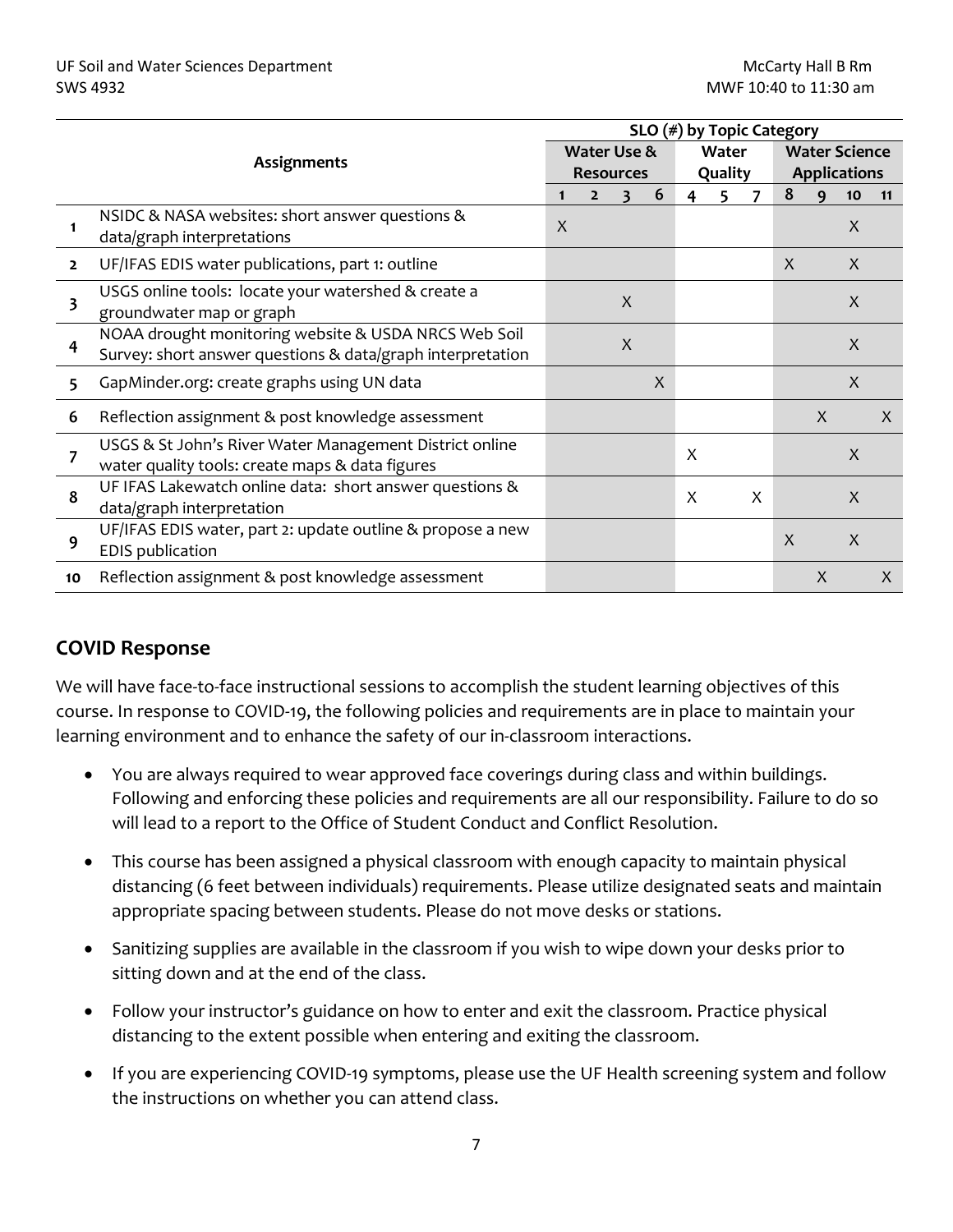- o Symptoms of Coronavirus: [https://www.cdc.gov/coronavirus/2019-ncov/symptoms](https://www.cdc.gov/coronavirus/2019-ncov/symptoms-testing/symptoms.html)[testing/symptoms.html](https://www.cdc.gov/coronavirus/2019-ncov/symptoms-testing/symptoms.html)
- o UF Health guidance on what to do if you have been exposed to or are experiencing Covid-19 symptoms[: https://coronavirus.ufhealth.org/screen-test-protect-2/frequently-asked](https://coronavirus.ufhealth.org/screen-test-protect-2/frequently-asked-questions/covid-19-exposure-and-symptoms-who-do-i-call-if/)[questions/covid-19-exposure-and-symptoms-who-do-i-call-if/](https://coronavirus.ufhealth.org/screen-test-protect-2/frequently-asked-questions/covid-19-exposure-and-symptoms-who-do-i-call-if/)
- Course materials will be provided to you with an excused absence, and you will be given a reasonable amount of time to make up work.
	- o Find more information in the university attendance policies: <https://catalog.ufl.edu/UGRD/academic-regulations/attendance-policies/>

# **UF Resources & Support**

**1.Services for Students with Disabilities:** The Disability Resource Center (DRC) coordinates the needed accommodations of students with disabilities. This includes registering disabilities, recommending academic accommodations within the classroom, accessing special adaptive computer equipment, providing interpretation services and mediating faculty-student disability related issues. Students requesting classroom accommodation must first register with the Dean of Students Office. The Dean of Students Office will provide documentation to the student who must then provide this documentation to the Instructor when requesting accommodation.

Students need a current accommodation letter each semester in order to receive academic accommodations. During the initial appointment, a Learning Specialist at the UF Disability Resource Center (DRC) will show students how to request their letter. After the first semester with the DRC, students are responsible for requesting their current accommodation letter by submitting an Accommodation Letter. In order to receive academic accommodations, students are responsible for submitting a current accommodation letter to the professor in each course. This should be an interactive conversation between the student and the instructor about the course requirements and the specific accommodations that the student anticipates utilizing in that course. Students must provide ample notification of requested accommodations to their professors. Reasonable accommodations cannot fundamentally alter essential course or degree requirements.

Refer to the DRC website and the UF Policy section for the steps necessary to request classroom accommodations.

• Disability Resource Center, 0001 Reid Hall, 352-392-8565,<https://disability.ufl.edu/>

**2.Getting Help, Technical difficulties:** For issues with technical difficulties for Canvas, please contact the UF Help Desk.

• E-learning technical support, the UF Computing Help Desk at 352-392-4357 or via e-mail at [helpdesk@ufl.edu.](mailto:helpdesk@ufl.edu) Walk-in: HUB 132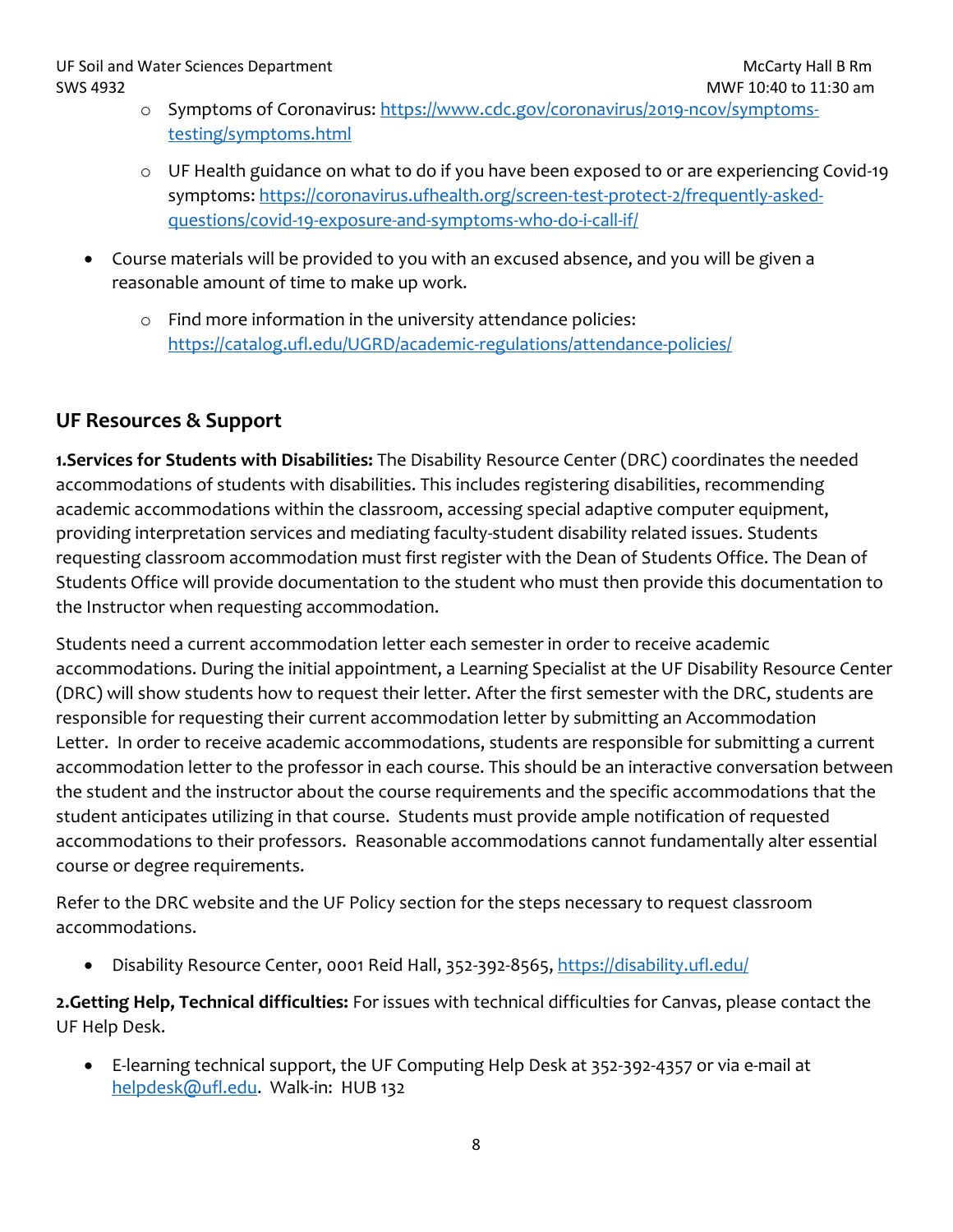#### **3.Getting Help, Academic Resources:**

- Career Connections Center: Reitz Union Suite 1300, 352-392-1601. Career assistance and counseling services career.ufl.edu/.
- Library Support: cms.uflib.ufl.edu/ask various ways to receive assistance with respect to using the libraries or finding resources.
- Teaching Center: Broward Hall, 352-392-2010 or to make an appointment 352- 392-6420.
- General study skills and tutoring. teachingcenter.ufl.edu/
- Writing Studio: 2215 Turlington Hall, 352-846-1138. Help brainstorming, formatting, and writing papers. writing.ufl.edu/writing-studio/
- Student Complaints On-Campus: sccr.dso.ufl.edu/policies/student-honor- codestudent-conductcode/
- Student Success Initiative, [http://studentsuccess.ufl.edu.](http://studentsuccess.ufl.edu/)

**4.Getting Help, Personal Resources:** Students experiencing crises or personal problems that interfere with their general wellbeing are encouraged to utilize the university's health and wellness resources.

- U Matter, We Care: If you or someone you know is in distress, please contact umatter@ufl.edu, 352- 392-1575, or visit umatter.ufl.edu/ to refer or report a concern and a team member will reach out to the student in distress.
- Counseling and Wellness Center: Visit counseling.ufl.edu/ or call 352-392-1575 for information on crisis services as well as non-crisis services.
	- o Counseling Services
	- o Groups and Workshops
	- o Outreach and Consultation
	- o Self-Help Library
	- o Wellness Coaching
- Student Health Care Center: Call 352-392-1161 for 24/7 information to help you find the care you need, or visit shcc.ufl.edu/.
- University Police Department: Visit police.ufl.edu/ or call 352-392-1111 (or 9-1-1 for emergencies).
- UF Health Shands Emergency Room / Trauma Center: For immediate medical care call 352-733-0111 or go to the emergency room at 1515 SW Archer Road, Gainesville, FL 32608; ufhealth.org/emergency-room-trauma-center.

# **UF Policies**

**1.Academic Honesty:** As a student at the University of Florida, you have committed yourself to uphold the Honor Code, which includes the following pledge: "We, the members of the University of Florida community, pledge to hold ourselves and our peers to the highest standards of honesty and integrity." You are expected to exhibit behavior consistent with this commitment to the UF academic community,